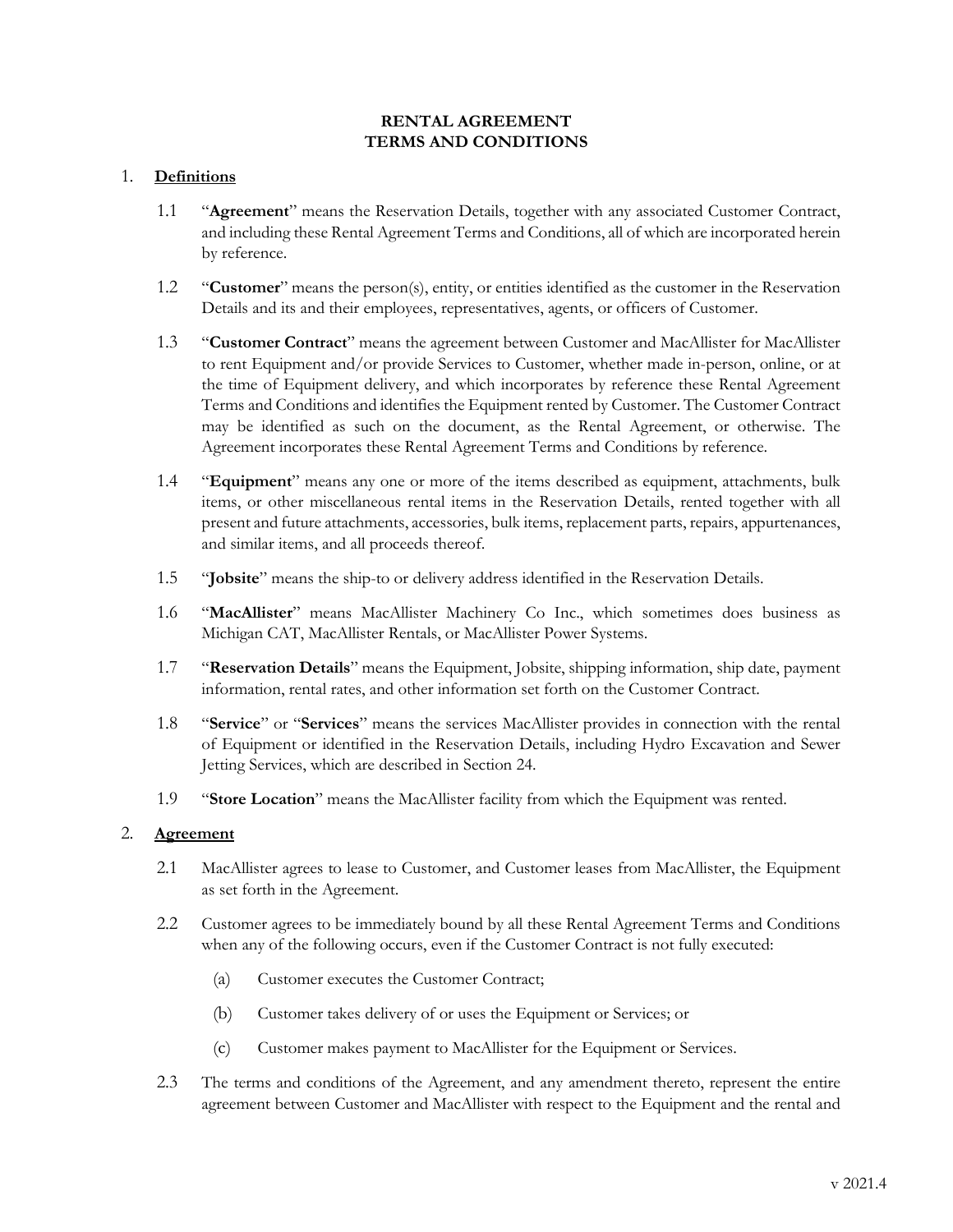servicing of the Equipment. There are no oral or other representations or agreements not included in this Agreement. Any reference in Customer's purchase order, quote, or other document to other terms or conditions to control this transaction is void and rejected. Any use of or reference to Customer's purchase order number on the Agreement or otherwise is for Customer's convenience only and does not incorporate any terms that may be therein.

2.4 Any individual signing the Agreement represents and warrants that he or she is of legal age and has the authority and power to sign the Agreement on behalf of Customer.

# 3. **Rental Period**

- 3.1 The Rental Period will begin when the Equipment leaves the Store Location, unless otherwise stated in the Reservation Details, and will end on any of the following ("**Rental Period**"):
	- (a) When MacAllister provides Customer with an "off rent" confirmation number after Customer notifies MacAllister that the Equipment is "off rent," unless otherwise extended as provided in this Agreement;
	- (b) When the Equipment is returned to the Store Location during MacAllister's regular business hours, with written acknowledgement of receipt from MacAllister, unless otherwise extended as provided in this Agreement; or
	- (c) The date the Agreement is terminated as provided under Section [20.](#page-9-0)

### 4. **Rental Charges**

- 4.1 Customer agrees to pay the identified rental rates in the Reservation Details ("**Rental Rates**") for the length of the Rental Period.
- 4.2 Rental Rates are based on normal "**one shift**" operation usage, as measured by the chassis engine hour meter, of up to 8 hours per day, 40 hours per week, or 160 hours per month, with one month being a 4-week period.
	- (a) Unless otherwise provided in the Reservation Details, if Equipment is used in excess of one shift, Customer agrees to pay a full additional shift rate, and hours used in excess of such second shift (i.e. greater than 16 hours per day, 80 hours per week, or 320 hours per 4-week period) will result in yet an additional shift rate being charged.
	- (b) Rental Rates will not be prorated.
- 4.3 Rental Rates do not include, and Customer agrees to pay and is solely responsible for:
	- (a) all consumables, fees, licenses, present and future Taxes (defined below), and any other governmental fees or charges based on Customer's possession or use of the Equipment, including additional fees for more than one-shift use;
	- (b) delivery and pickup charges, including but not limited to any freight, transportation, delivery, and pickup fees and surcharge fees;
	- (c) maintenance, repairs, and replacements to the Equipment as provided in this Agreement;
	- (d) miscellaneous charges and fines, such as fees for lost keys, RPP (defined below), and cleaning;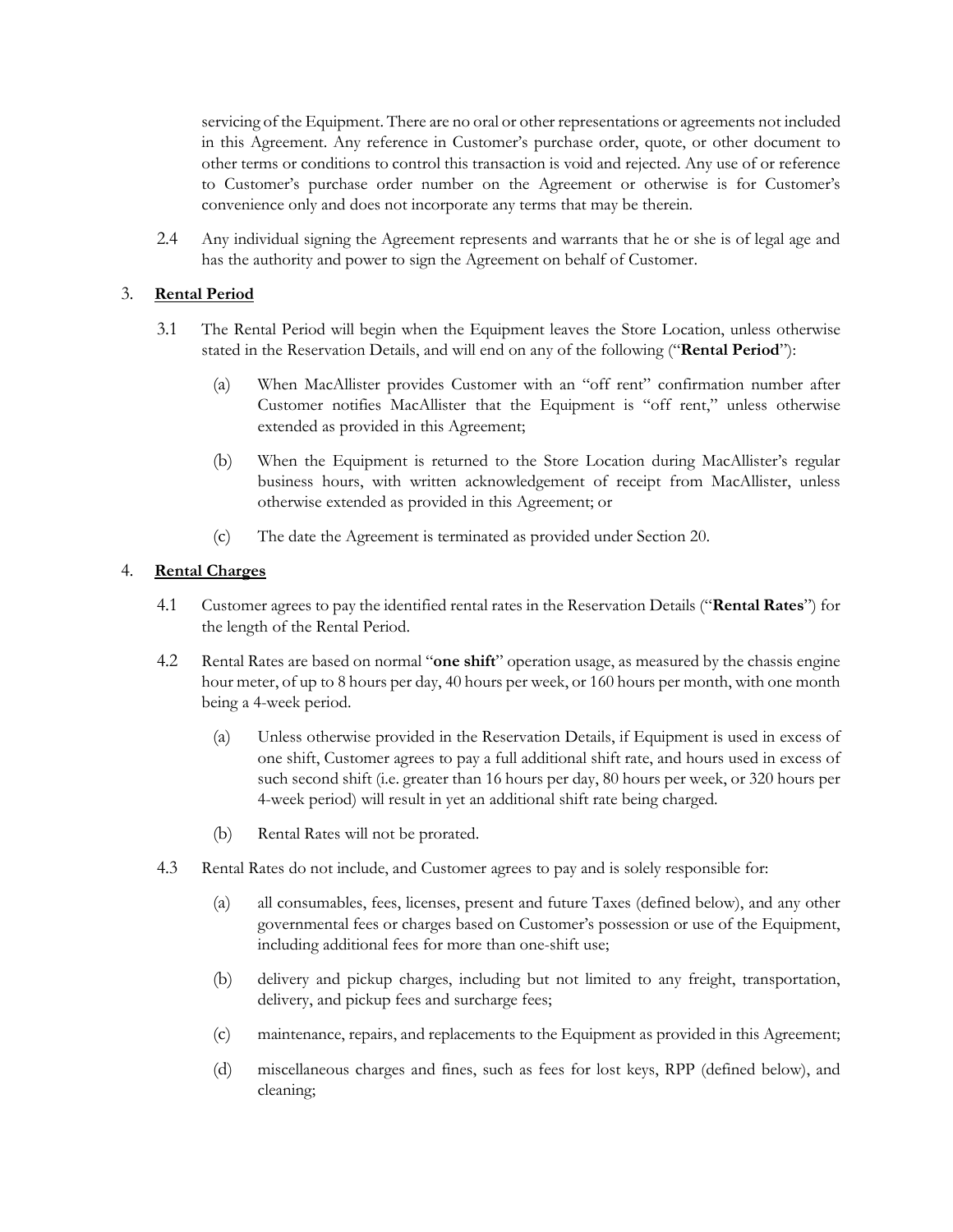- (e) fuel used during the Rental Period and any Refueling Charge (defined below); and
- (f) Environmental Fees (defined below).

# 5. **Payment Terms**

- 5.1 In addition to securing the payment of rental charges, Customer agrees that any deposit is deemed to be a guarantee by Customer of the full and complete performance of each and all the terms of this Agreement to be performed by Customer. In the event of any breach by Customer, MacAllister may credit the deposit against any damages, cost, or expense that MacAllister incurs as a result of the breach, at the sole option of MacAllister.
- 5.2 Customer must pay MacAllister in full all amounts due under the Agreement within 30 days of the date of the invoice.
- 5.3 Customer agrees to pay a late payment fee equal to the greater of one percent (1%) per month (12% per annum) on any payments past due, or the maximum amount allowed by applicable law.
- 5.4 Rental Rates do not include sales tax, excise tax, goods and services tax, or other taxes, levies, and assessments required to be collected by MacAllister from Customer at any time upon, or in respect of, the Equipment and/or the Agreement (collectively, "**Taxes**").
- 5.5 In the event Customer asserts that a transaction is exempt from Taxes, Customer will provide a valid tax exemption certificate. Should the transaction later be deemed taxable, Customer is obligated to reimburse MacAllister for any Taxes assessed attributable to Customer.
- 5.6 Customer must notify MacAllister in writing of any disputed amounts, including Credit Card charges, indicated on an invoice within fifteen (15) days after date of the invoice, or Customer will be deemed to have irrevocably waived its right to dispute such amounts.

# 6. **Credit Card Authorization**

- 6.1 "**Credit Card**" means the credit card provided by Customer in connection with this Agreement or otherwise kept on file with MacAllister.
- 6.2 TO THE EXTENT PERMITTED BY APPLICABLE LAW, CUSTOMER IRREVOCABLY AND UNCONDITIONALLY AUTHORIZES MACALLISTER TO CHARGE THE CREDIT CARD AND/OR CUSTOMER'S ACCOUNT FOR ANY AMOUNTS DUE UNDER THIS AGREEMENT, INCLUDING FOR LOSS OF OR DAMAGE TO THE EQUIPMENT AND EXTENSION OF THE RENTAL PERIOD, AND CUSTOMER AGREES TO INDEMNIFY, DEFEND, AND HOLD HARMLESS MACALLISTER FROM AND AGAINST ANY CLAIMS OR LOSSESS REGARDING SAME.

# <span id="page-2-1"></span><span id="page-2-0"></span>7. **Indemnity; Hold Harmless**

7.1 TO THE FULLEST EXTENT PERMITTED BY LAW, CUSTOMER AGREES TO INDEMNIFY, DEFEND, AND HOLD MACALLISTER, AND ANY OF ITS RESPECTIVE OFFICERS, AGENTS, SERVANTS, OR EMPLOYEES, AND AFFILIATES, PARENTS, AND SUBSIDIARIES, HARMLESS FROM AND AGAINST ANY AND ALL LIABILITY, CLAIMS, LOSS, DAMAGE, OR COSTS (INCLUDING, BUT NOT LIMITED TO, ATTORNEYS' FEES, LOSS OF PROFIT, BUSINESS INTERRUPTION, OR OTHER SPECIAL OR CONSEQUENTIAL DAMAGES, DAMAGES RELATING TO PROPERTY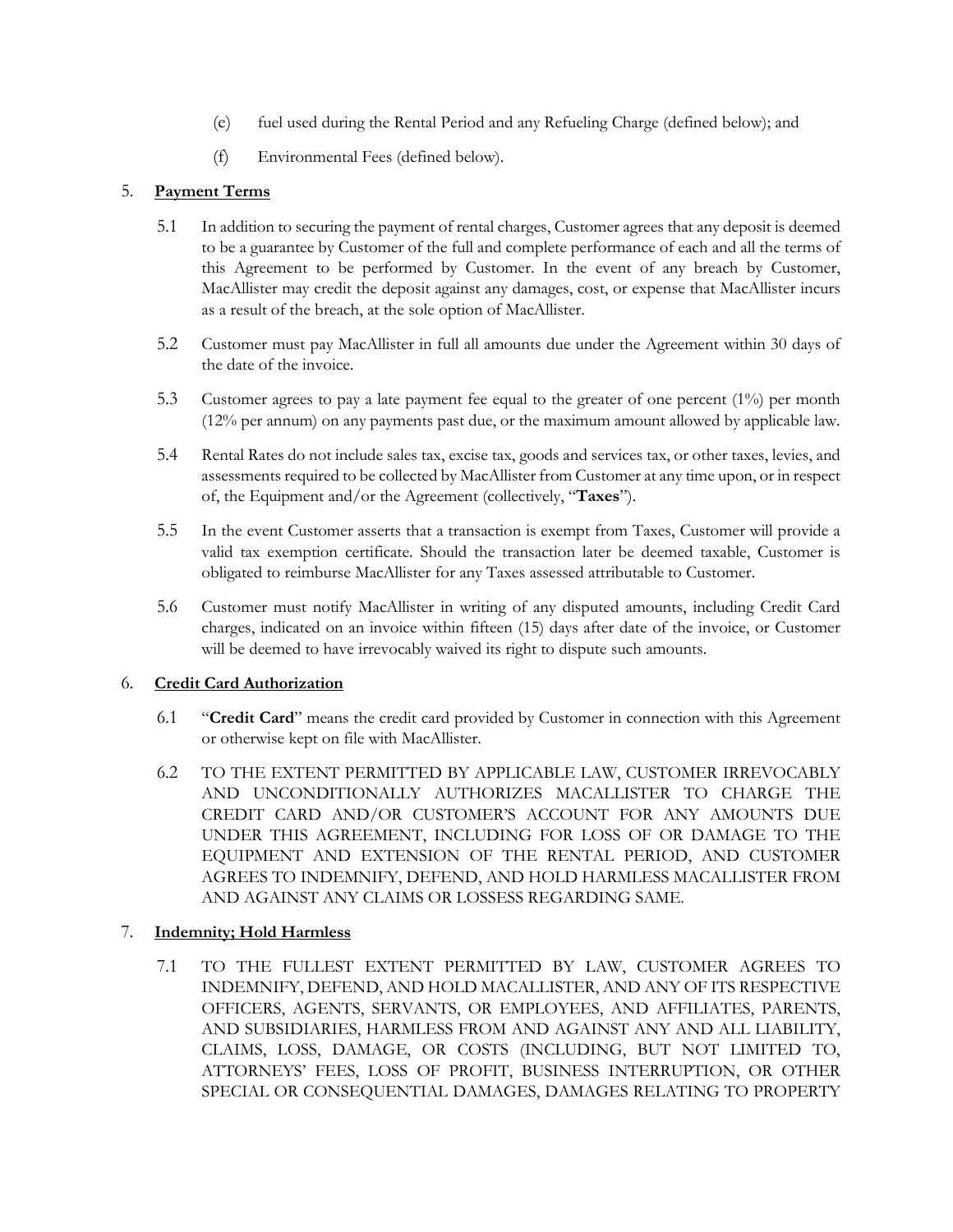DAMAGE, BODILY INJURY, OR DAMAGES RELATING TO WRONGFUL DEATH) ARISING OUT OF OR RELATED IN ANY WAY TO THE (A) INSTALLATION, OPERATION, HANDLING, USE, TRANSPORTATION, POSSESSION, OR RENTAL OF THE EQUIPMENT OR SERVICES, (B) ERRORS, OMISSIONS, OR INACCURACIES IN THE DOCUMENTS OR OTHER INFORMATION PROVIDED BY CUSTOMER, OR OBTAINED FROM OTHERS, UPON WHICH MACALLISTER RELIES WHEN PROVIDING THE EQUIPMENT OR SERVICES, AND (C) BREACH BY CUSTOMER OF ANY TERM OF THE AGREEMENT OR ANY OF ITS REPRESENTATIONS OR WARRANTIES UNDER THE AGREEMENT.

- 7.2 CUSTOMER'S OBLIGATIONS UNDER SECTION [7.1](#page-2-0) ALSO APPLY TO ANY CLAIMS ASSERTED AGAINST MACALLISTER BASED ON STRICT OR PRODUCT LIABILITY CAUSES OF ACTION.
- 7.3 CUSTOMER IS NOT OBLIGATED TO INDEMNIFY MACALLISTER FOR THAT PART OF ANY LOSS, DAMAGE, OR LIABILITY CAUSED BY THE INTENTIONAL MISCONDUCT OR SOLE NEGLIGENCE OF MACALLISTER.
- 7.4 IN FURTHERANCE, BUT NOT IN LIMITATION, OF THE INDEMNITY PROVISIONS IN THIS AGREEMENT, CUSTOMER EXPRESSLY AND SPECIFICALLY AGREES THAT THE FOREGOING OBLIGATIONS TO INDEMNIFY WILL NOT IN ANY WAY BE AFFECTED OR DIMINISHED BY ANY STATUTORY OR CONSTITUTIONAL LIMITATION OF LIABILITY OR IMMUNITY CUSTOMER MAY HAVE FROM CLAIMS OR SUITS BY ITS OWN EMPLOYEES.
- 7.5 THE DUTIES TO DEFEND AND INDEMNIFY IN THIS AGREEMENT WILL CONTINUE IN FULL FORCE AND EFFECT NOTWITHSTANDING THE EXPIRATION OR EARLY TERMINATION OF THE AGREEMENT.

### 8. **No Warranties / Disclaimer**

- 8.1 Customer has selected the Equipment and Services for its own purposes and expressly disclaims any reliance upon any statements or representations made by MacAllister.
- 8.2 Customer acknowledges and agrees that MacAllister did not design or manufacture the Equipment and is not the agent of those that did.
- 8.3 MACALLISTER MAKES NO WARRANTIES, EXPRESS OR IMPLIED WITH RESPECT TO THE EQUIPMENT OR SERVICES AND MAKES NO WARRANTIES AS TO THE MERCHANTABILITY OF THE EQUIPMENT OR SERVICES OR ITS FITNESS FOR ANY PARTICULAR PURPOSE. MACALLISTER MAKES NO WARRANTY AGAINST INFRINGEMENT OF ANY PATENT, COPYRIGHT, TRADEMARK, TRADE SECRET, OR OTHER PROPRIETARY RIGHTS OF A THIRD PARTY. THERE IS NO WARRANTY THAT THE EQUIPMENT OR SERVICES ARE SUITED FOR CUSTOMER'S INTENDED USE, OR THAT THE EQUIPMENT OR SERVICES ARE FREE FROM DEFECTS OR CONTAMINANTS. EXCEPT AS MAY BE SPECIFICALLY SET FORTH IN THE AGREEMENT, MACALLISTER DISCLAIMS ALL WARRANTIES, EITHER EXPRESS OR IMPLIED, MADE IN CONNECTION WITH THIS RENTAL TRANSACTION.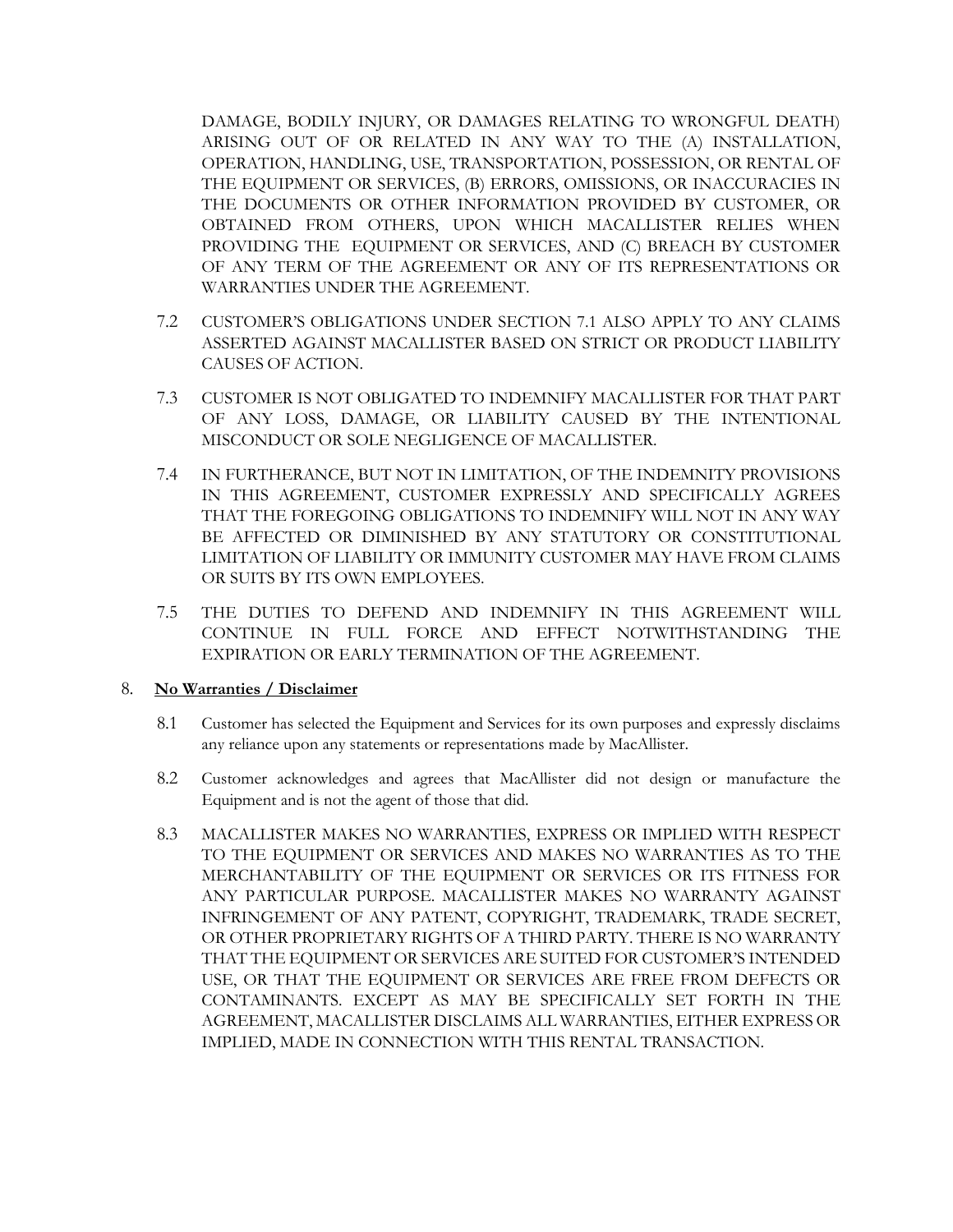8.4 CUSTOMER ACKNOWLEDGES AND AGREES THAT IT ACCEPTS THE EQUIPMENT ON AN "AS IS, WHERE IS" BASIS, WITH "ALL FAULTS" AND WITHOUT ANY RECOURSE AGAINST MACALLISTER.

### 9. **Delivery and Return; Assumption of Risk and Loss**

- 9.1 Delivery will occur when either (i) MacAllister (or its third-party carrier) delivers the Equipment to the Jobsite, whether acknowledged by Customer or not, or (ii) Customer picks up the Equipment from the Store Location, as the case may be ("**Delivery**"). Delivery may occur prior to the start of the Rental Period.
- 9.2 Return will occur when MacAllister comes into, and acknowledges, actual possession of the Equipment after the end of the Rental Period ("**Return**"). If MacAllister agrees to pick up Equipment at the end of the Rental Period, it will do so within a commercially reasonable time after providing Customer an "off rent" confirmation number, unless agreed otherwise.
- 9.3 Customer acknowledges and assumes all risks associated with the possession, control, use, and loading and unloading of the Equipment, including but not limited to personal injury, death, theft, losses, damages, and destruction, from the time of Delivery through Return, and further agrees to take all necessary precautions to protect and secure all persons and property from injury or damage related to the Equipment. Customer understands and agrees that its obligations under this section include securing and safely storing the Equipment to prevent fire, theft, vandalism, or other damage or loss from the time of Delivery through Return.

## 10. **Inspection**

- 10.1 MacAllister will use reasonable care to see that the Equipment is in proper working condition upon Delivery. MacAllister will not operate or test the Equipment prior to Delivery, unless such operation or test is deemed necessary by MacAllister (in its sole discretion) or unless Customer requests such operation or test in writing.
- 10.2 Customer acknowledges that it has inspected the Equipment prior to taking possession of it and finds it in good working order and repair and suitable for Customer's needs.
- 10.3 Customer has inspected all hitches, bolts, safety chains, hauling tongues, and other devices and materials used to connect the Equipment to Customer's towing vehicle. Customer acknowledges that it, and not MacAllister, is responsible for any damage to the Equipment or Customer's towing vehicle caused (i) during transportation of the Equipment or (ii) by any detachable hitches, mirrors, or securement apparatuses, in each case by or of anyone other than MacAllister.

# 11. **Customer's Responsibilities**

11.1 Customer must provide MacAllister with the information and the documentation that MacAllister requests to assess, plan, and perform the Services and/or provide the Equipment. MacAllister provides the Equipment and performs the Services based on information Customer provides, and MacAllister relies on the accuracy and completeness of such information in providing the Equipment and performing the Services. Customer recognizes that it is impossible for MacAllister to assure the accuracy, completeness, and sufficiency of information provided by others, either because it is impossible to verify, or because of errors or omissions that may have occurred in assembling such information.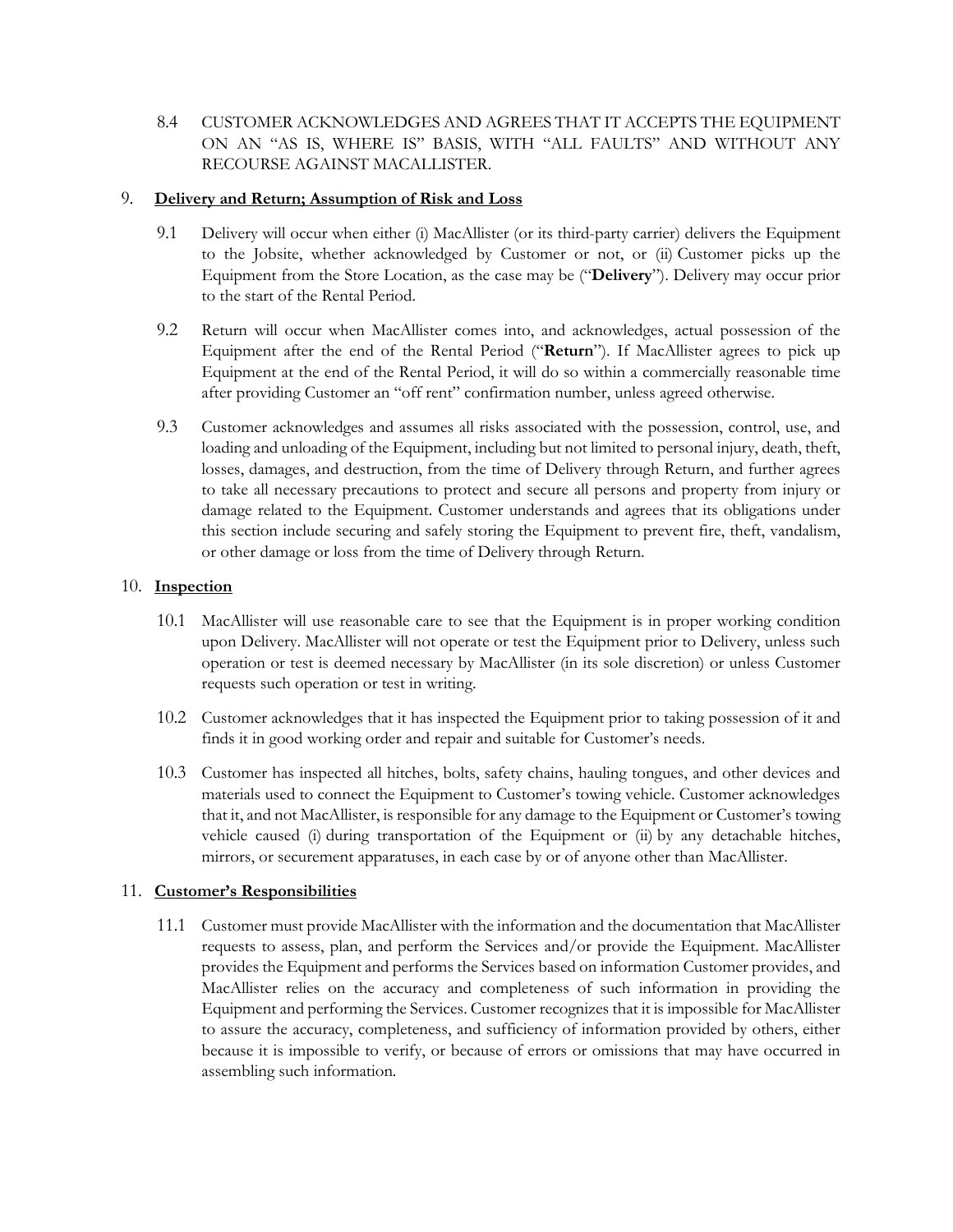- 11.2 Customer is responsible for providing a secure and safe work environment for all parties, including MacAllister and its employees, and for ensuring that any Services are carried out in compliance with applicable laws.
- 11.3 Customer will give MacAllister reasonable, safe, and secure access to the Jobsite to enable Delivery, repair, and Return of the Equipment.

#### 12. **Use and Maintenance of Equipment**

- 12.1 Customer is familiar with the proper and safe operation and use of each item of Equipment.
- 12.2 Customer has selected the Equipment based on its requirements and will use the Equipment only:
	- (a) in a safe and careful manner and for legal purposes or in a legal manner;
	- (b) strictly in accordance with the manufacturer's operation and maintenance manual;
	- (c) in compliance with all operating and safety instructions provided on, in, or with the Equipment and all applicable federal, state and local laws, permits and licenses, including but not limited to, OSHA, as revised;
	- (d) with a proper license, if required under any applicable law; and
	- (e) with operators who are qualified to operate the Equipment.
- 12.3 Customer must maintain the Equipment in the same condition as it was upon Delivery, normal wear and tear (defined below) excepted.
- 12.4 Customer agrees to:
	- (a) regularly check filters, oil, fuel, fluid levels, and tire air pressure;
	- (b) clean and visually inspect the Equipment daily;
	- (c) maintain the Equipment per factory recommended lubrication and maintenance intervals and keep scheduled oil sample records; and
	- (d) immediately stop using the Equipment and immediately notify MacAllister if Equipment needs repair or maintenance.
- 12.5 Customer must not:
	- (a) alter or cover up any decals or insignia on the Equipment or remove any operating or safety equipment, instructions, or manuals;
	- (b) use the Equipment in a negligent, illegal, unauthorized, or abusive manner; or
	- (c) allow, directly or indirectly, any unauthorized person to use the Equipment, as Customer acknowledges that Equipment may be dangerous if used improperly or by untrained parties.
- 12.6 Customer agrees and acknowledges that MacAllister has no responsibility to inspect or maintain the Equipment at any time from Delivery through Return.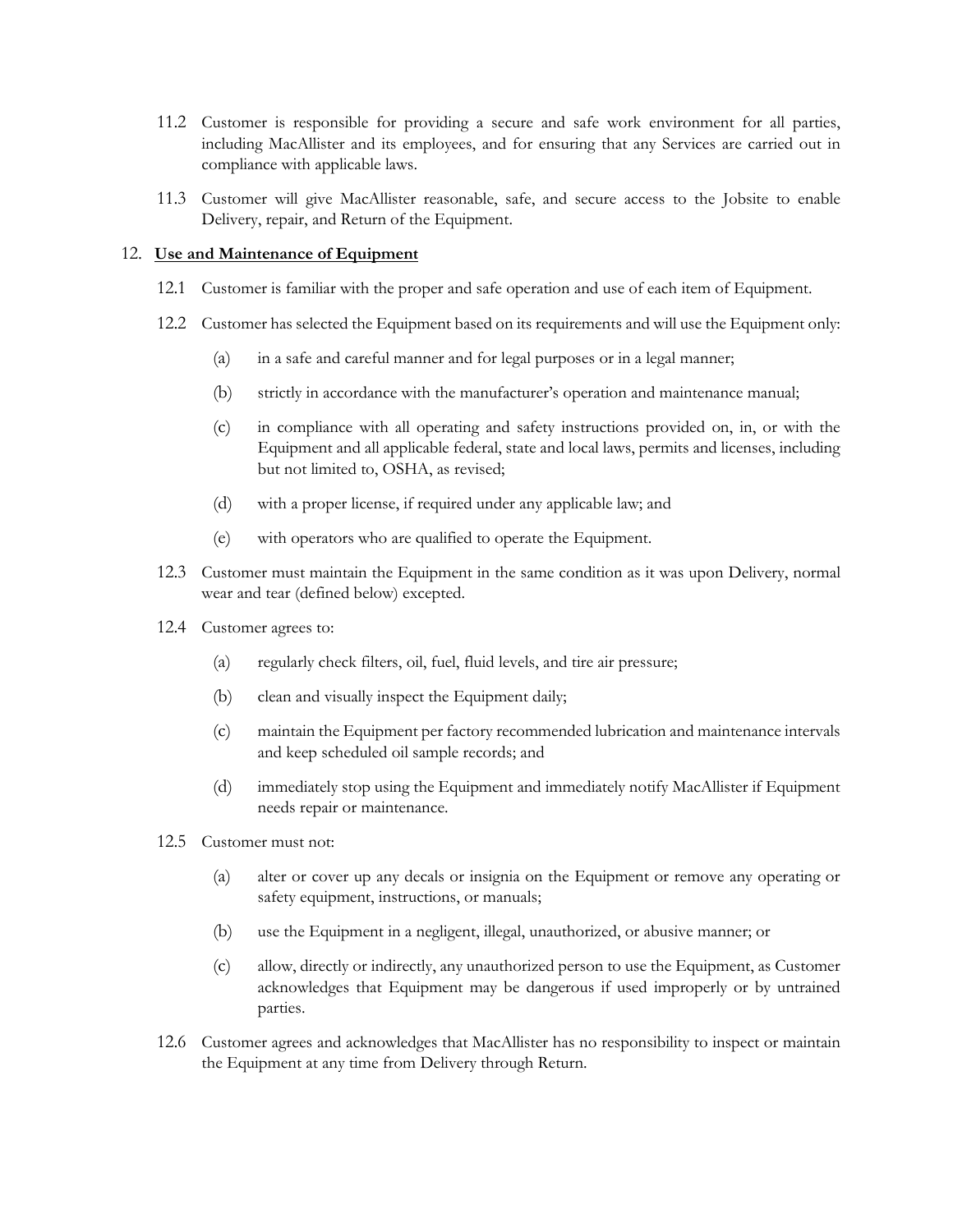12.7 MacAllister has the right, in its sole discretion, to replace the Equipment with other reasonably similar equipment at any time and for any reason.

### <span id="page-6-0"></span>13. **Equipment Malfunction**

- 13.1 If the Equipment is involved in an accident, becomes unsafe or unfit for use, malfunctions, or requires repair, Customer must immediately stop using the Equipment and immediately notify MacAllister.
- 13.2 If the condition described in Section [13.1](#page-6-0) is the result of normal operation and otherwise in accordance with this Agreement, MacAllister will repair or replace the Equipment (at its sole option) with reasonably similar equipment, if such replacement is available.
- 13.3 If MacAllister elects to repair the Equipment, it will use reasonable diligence to make the repairs on demand. If any work is done outside of MacAllister's regular hours, by reason of which MacAllister is required to pay double time or other overtime charges to its employees, or to anyone doing the work for Customer, all such charges will be paid by Customer to MacAllister.
- 13.4 In the event of accident or breakage of any part of the Equipment, and after receiving written approval from MacAllister, Customer may have the same repaired by any competent person, firm, or corporation at its own expense.
- 13.5 MacAllister has no obligation to repair or replace Equipment rendered inoperable by misuse, abuse, neglect, or failure to adhere to any obligations of this Agreement. Customer must pay MacAllister for any such repairs or related damage.
- 13.6 Customer's sole remedy for any failure or defect in Equipment is to terminate any rental charges accruing after the time of failure. Customer must return the Equipment to the Store Location within twenty-four (24) hours from the time of defect in order to terminate rental charges.
- 13.7 MacAllister will not be liable in any event to the Customer for any loss, delay, or damage of any kind or character resulting from defects in or deficiency of the Equipment or accidental breakage thereof.

### <span id="page-6-1"></span>14. **Damaged & Lost Equipment**

- 14.1 At the end of the Rental Period, Customer must restore the Equipment to the same condition as it was upon Delivery, normal wear and tear (as defined below) excepted.
- 14.2 Customer will be responsible for all damages to or loss of the Equipment (including fire, theft, or vandalism) from the time of Delivery until Return, including any damage during transit, regardless of the cause or origin of such loss or damage. Customer understands and acknowledges that this includes time outside the Rental Period, such as when the Rental Period expires but the Equipment is not yet Returned.
- 14.3 If Equipment is lost, stolen, or destroyed (as determined in MacAllister's sole discretion), or if Customer is unable or fails to return the Equipment to MacAllister for any reason whatsoever, Customer must pay MacAllister the then full replacement list value of the Equipment at the manufacturer's suggested price, together with the full Rental Rates until such Equipment is replaced.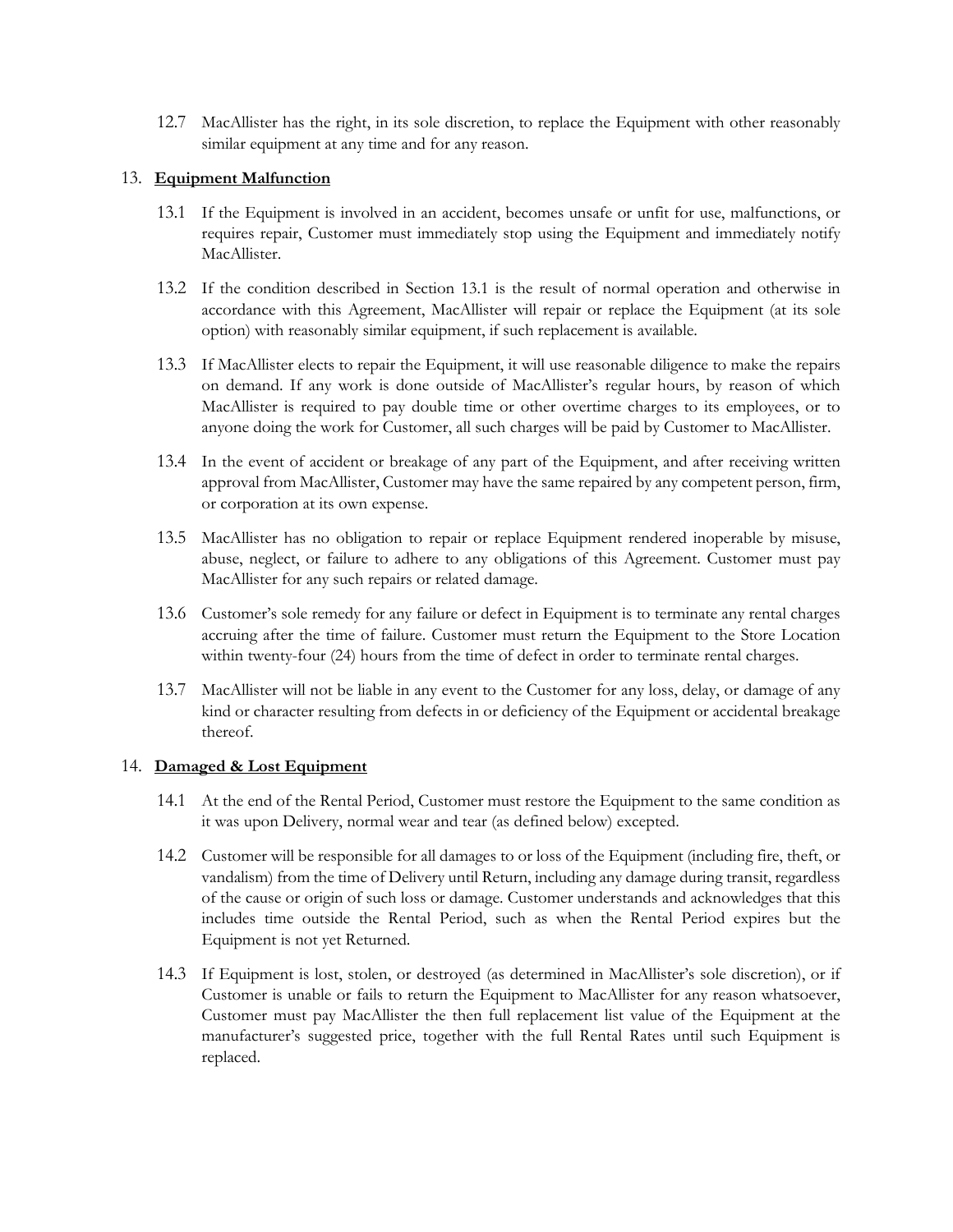- 14.4 If Equipment is damaged or excessively worn upon Return, Customer must pay MacAllister the reasonable cost of repair at MacAllister's then-current rates and pay rental charges on the Equipment at the regular Rental Rates until all repairs have been completed.
- 14.5 MacAllister has no obligation to commence repair work under this Agreement until Customer has paid to MacAllister the estimated cost for such repair.
- 14.6 MacAllister may, at its option, refuse to do any repair work on the Equipment in time of strike, for any cause beyond its control, or in violation of any rule affecting the Equipment.
- 14.7 Customer agrees that MacAllister reserves the right to charge the Credit Card and/or Customer's account for any amount owed by Customer under this Section [14](#page-6-1) due to damaged or lost Equipment.
- 14.8 Customer agrees that any accrued amount paid or payable under this Agreement, including any deposits, does not apply to the payment of any amounts due under Sectio[n 14.](#page-6-1)

### 15. **Wear and Tear; Tires**

- 15.1 "**Normal wear and tear**" means the normal deterioration of the Equipment caused by ordinary and reasonable use in the rental equipment industry on a one-shift basis.
- 15.2 The following examples are not normal wear and tear:
	- (a) Damage resulting from lack of lubrication, insertion of improper fuel or maintenance of necessary oil, water and air pressure levels; cavitation; or freezing;
	- (b) Any damage resulting from lack of servicing or preventative maintenance suggested in the manufacturer's operation and maintenance manual, except where MacAllister expressly assumes the obligation to service or maintain the Equipment;
	- (c) Damage resulting from any collision, overturning, or improper operation, including overloading or exceeding the rated capacity of the Equipment;
	- (d) Damage in the form of dents, bending, tearing, staining, misalignment, or corrosion of or to the Equipment or any part of it;
	- (e) Wear resulting from use in excess of the number of shifts for which the Equipment is rented; or
	- (f) Any other damage to the Equipment which is not considered ordinary and reasonable in the equipment rental industry.
- 15.3 Repair and replacement of tires are not included in the Rental Rates, and Customer agrees to pay for the repair or replacement of any tires returned to MacAllister in a damaged condition regardless of the cause of damage, normal wear and tear excepted.
	- (a) For tires, it is agreed that rubber abrasions (gouges, tears, cuts, grooving, and removal of rubber in pieces) or damage to castings is not normal wear and tear.

#### 16. **Late Return**

16.1 Customer agrees that if, when MacAllister arrives at the Jobsite to pick up the Equipment, the Equipment (i) is not ready or available to be picked up, (ii) is still in use, or (iii) has been used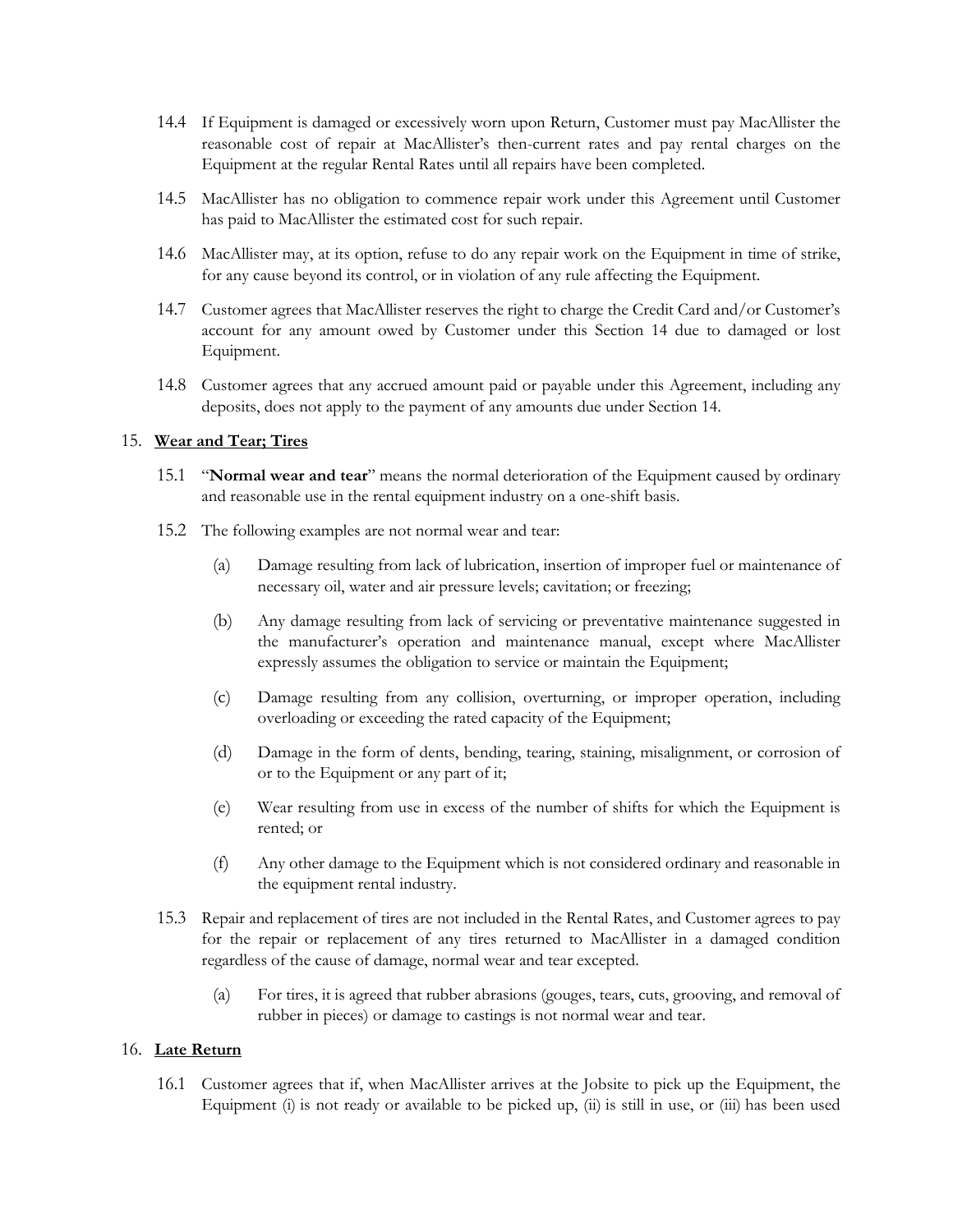after issuance of the "off rent" confirmation number, then MacAllister may, in its sole discretion, require Customer to do any of the following:

- (a) continue to pay the Rental Rate(s) applicable to the Equipment;
- (b) for periods less than 24 hours, pay the full daily Rental Rate applicable to the Equipment;
- (c) pay any increased Rental Rate(s) in effect at the time of, or after, the expiration of the Rental Period; or
- (d) assess a pickup charge.
- 16.2 Customer agrees that MacAllister reserves the right to charge the Credit Card, and/or account of Customer for any amount owed by Customer under this section due to late return of Equipment.

### 17. **Refueling Charge**

- 17.1 Customer acknowledges that a charge will be applied to all Equipment having anything other than the same amount of fuel as when the rental began upon Return ("**Refueling Charge**"). The exact cost of the Refueling Charge may vary depending on the rate being charged by the Store Location on the date of Return.
- 17.2 Customer acknowledges that the Refueling Charge is not a retail sale of fuel, and that Customer may avoid the Refueling Charge if the Equipment has a full tank of fuel upon Return.
- 17.3 Customer agrees to pay the Refueling Charge where applicable.

#### 18. **Environmental Fee**

- 18.1 To promote a clean and sustainable environment, MacAllister takes various measures to comply with applicable environmental regulations, as well as with its own policies. MacAllister also incurs a wide range of environmental related expenses (both direct and indirect). These expenses may include services such as waste disposal, construction and maintenance of cleaning facilities, acquisition of more fuel-efficient equipment, labor costs, administration costs, and others. To help defray these and other costs, MacAllister assesses an environmental fee, plus applicable taxes, for certain rentals ("**Environmental Fee**").
- 18.2 The Environmental Fee is not a tax or government-mandated charge and is not designated for any particular use or placed in an escrow account. Rather, it is a charge that MacAllister collects and uses at its sole discretion.
- 18.3 Customer agrees to pay the Environmental Fee where applicable.

### 19. **Title to Equipment; No Liens**

- 19.1 The Agreement is not a contract of sale.
- 19.2 Title to the Equipment and any replacement is, and must remain, with MacAllister.
- 19.3 The Equipment must not become a part of any building by being placed in the building or by being annexed to it. If Equipment is annexed to any property, Customer must furnish MacAllister with a landlord's release that permits MacAllister to remove the Equipment from the property at any time during or after expiration of this Agreement.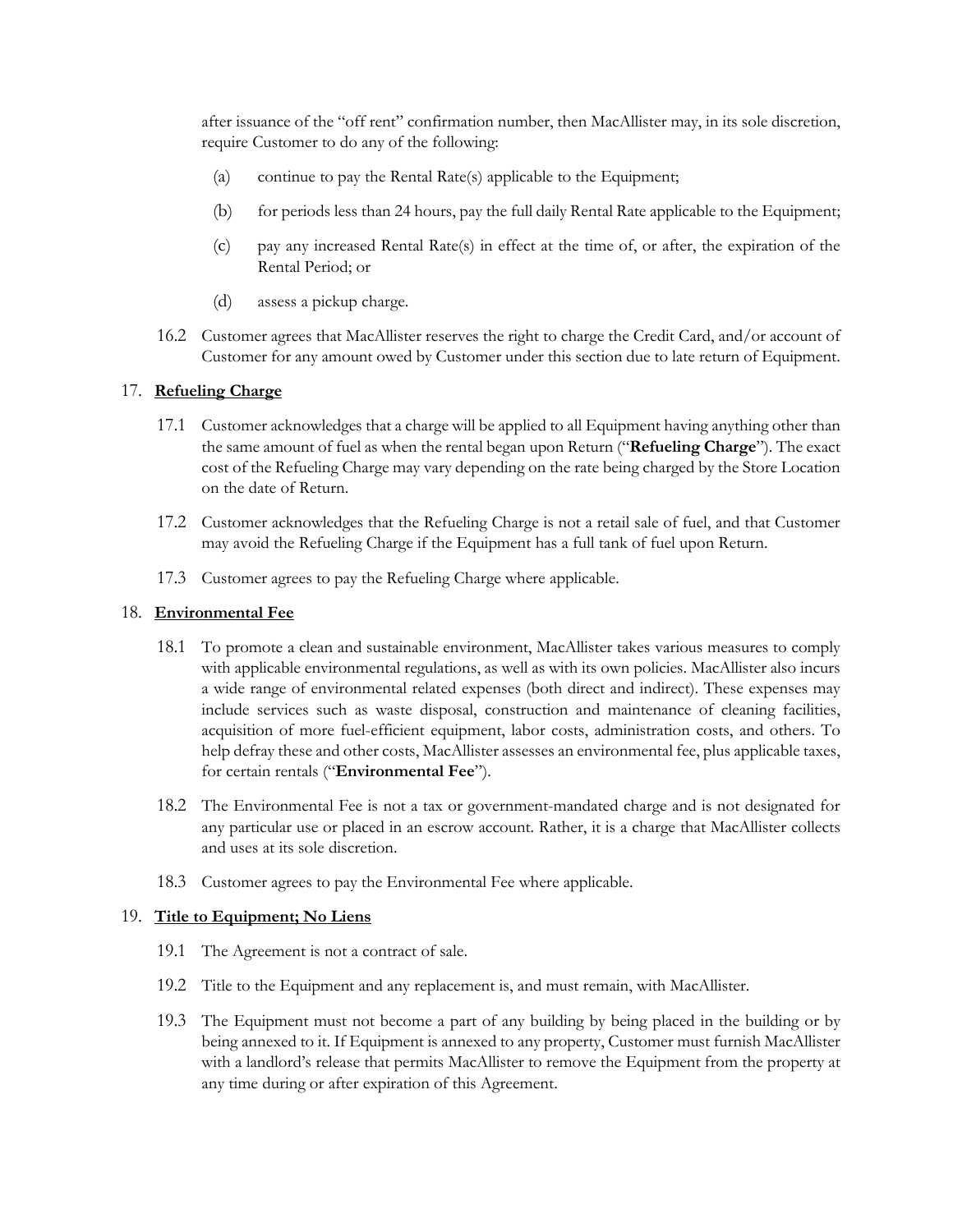- 19.4 Unless covered by a specific supplemental agreement signed by MacAllister, Customer has no option or right to purchase the Equipment.
- 19.5 No amounts paid or payable under this Agreement will apply to any purchase of the Equipment.
- 19.6 Customer must keep the Equipment free and clear of all liens and encumbrances.

#### <span id="page-9-0"></span>20. **Default**

- 20.1 Customer will be in default if MacAllister deems itself insecure or if Customer:
	- (a) fails to pay any amount when due under this Agreement;
	- (b) breaches or fails to perform, observe, or keep any provision of the Agreement;
	- (c) becomes "**Insolvent**" (as defined below), or if MacAllister reasonably anticipates that Customer may become Insolvent;
	- (d) fails to insure the Equipment as required in this Agreement, or otherwise places the Equipment at risk; or
	- (e) is in default under any other contract or agreement with MacAllister.
- 20.2 If Customer is in default, MacAllister may do any one or more of the following:
	- (a) Terminate the Rental Period for all or any part of the Equipment;
	- (b) Terminate the Agreement;
	- (c) Declare the entire amounts due under this Agreement immediately due and payable and commence legal action to recover them;
	- (d) Cause MacAllister's employees or agents, with or without notice but without legal process, to enter upon Customer's property and take all action necessary to retake and repossess the Equipment, and Customer hereby consents to such entry, re-taking and repossession and hereby waives all claims for damages and losses, physical and pecuniary, caused thereby and must pay all costs and expenses incurred by MacAllister in retaking and repossessing the Equipment, including attorneys' fees; or
	- (e) Pursue any rights or remedies available under this Agreement, at law, or in equity.
- 20.3 Customer will be considered "**Insolvent**" if Customer generally does not pay, or is unable to pay, or admits its inability or anticipated inability to pay its debts as such debts become due; makes an assignment for the benefit of creditors, or petitions or applies to any court or tribunal for the appointment of a custodian, receiver, or trustee for it or a substantial part of its assets; commences any proceeding under any bankruptcy, reorganization, arrangement, readjustment of debt, dissolution, or liquidation law or statute of any jurisdiction, whether now or later in effect; has any such petition or application filed or any such proceeding commenced against it in which an order for relief is entered or an adjudication or appointment is made; or takes any action indicating its consent to, approval of, or acquiescence in any such petition, application, proceeding, or order for relief or the appointment of a custodian, receiver, or trustee for all or any substantial part of its properties.

#### <span id="page-9-1"></span>21. **Customer's Insurance**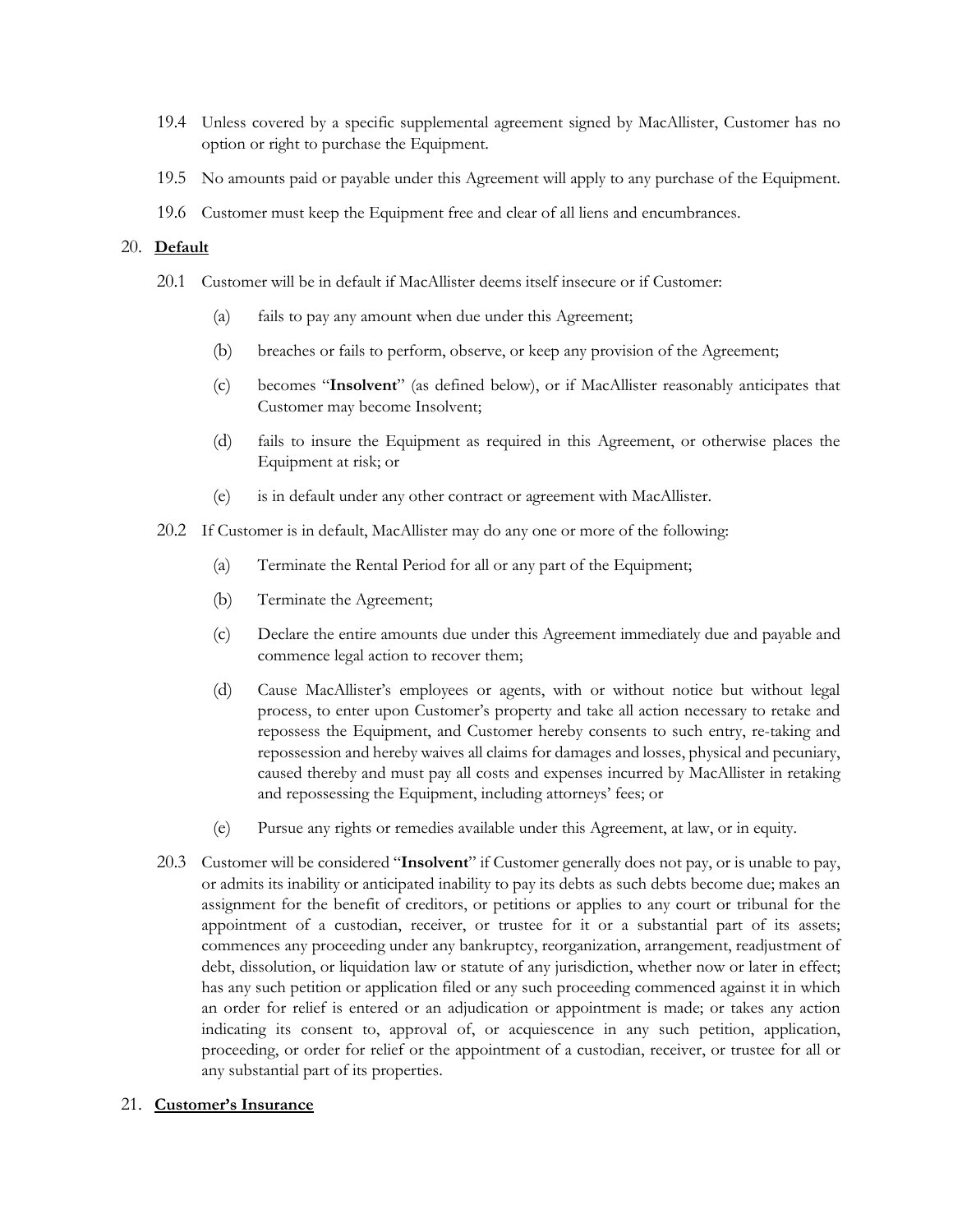- <span id="page-10-1"></span><span id="page-10-0"></span>21.1 Customer agrees to maintain and carry, at Customer's sole cost, at least the following insurance:
	- (a) commercial auto liability insurance with limits of \$2,000,000, combined single limit per occurrence for personal injuries and property damage;
	- (b) commercial general liability ("**CGL**") insurance (providing coverage equal to or greater than the standard ISO CG 00 01 12 04 form) with limits of insurance not less than \$2,000,000 per occurrence and \$10,000,000 million in the aggregate, and including coverage for bodily and personal injury, property damage, and products and completed operations, and further including Customer's contractual liabilities in this Agreement, such as the obligations in Sectio[n 7;](#page-2-1)
	- (c) property insurance for the full replacement cost of the Equipment, including coverage for "all risks" of loss or damage to the Equipment;
	- (d) worker's compensation insurance as required by law;
	- (e) if Customer is hauling the Equipment, all risk cargo insurance for the full replacement cost of the Equipment; and
	- (f) umbrella (excess) liability for the coverage in Section [21.1\(a\)](#page-10-0) and [21.1\(b\),](#page-10-1) with limits no less than \$10,000,000;
	- (g) certificate holder is included as an additional insured/loss payee as follows:
		- (i) An additional insured on the commercial general liability
		- (ii) Loss payee on the physical damage section of the commercial automobile policy with respect to any rented/leased vehicles/trailers per the rental agreement with named insured
- 21.2 If Customer maintains broader coverage and/or higher limits than the minimums shown above, MacAllister requires and shall be entitled to the broader coverage and/or the higher limits maintained by Customer. Any available insurance proceeds in excess of the specified minimum limits of insurance and coverage shall be available to MacAllister.
- 21.3 Any insurance that excludes boom damage or overturns is a breach of the Agreement.
- 21.4 For any claims related to this Agreement, Customer's insurance coverage will be primary coverage at least as broad as ISO CG 20 01 04 13 as respects MacAllister, its officers, officials, employees, and volunteers. Any insurance or self-insurance maintained by MacAllister, its officers, officials, employees, or volunteers will be excess of Customer's insurance and will not contribute with it.
- 21.5 MacAllister must be covered and named as certificate holder, an additional insured for liability insurance and, if applicable, additional loss payee for property insurance, and physical damage on the commercial automobile policy.
- 21.6 Any deductibles or self-insured retentions must be the sole responsibility of the Customer.
- 21.7 All insurance required in the Agreement must include a waiver of rights of recovery against MacAllister or its insurers by Customer and its insurers, as well as a waiver of subrogation against MacAllister or its insurers.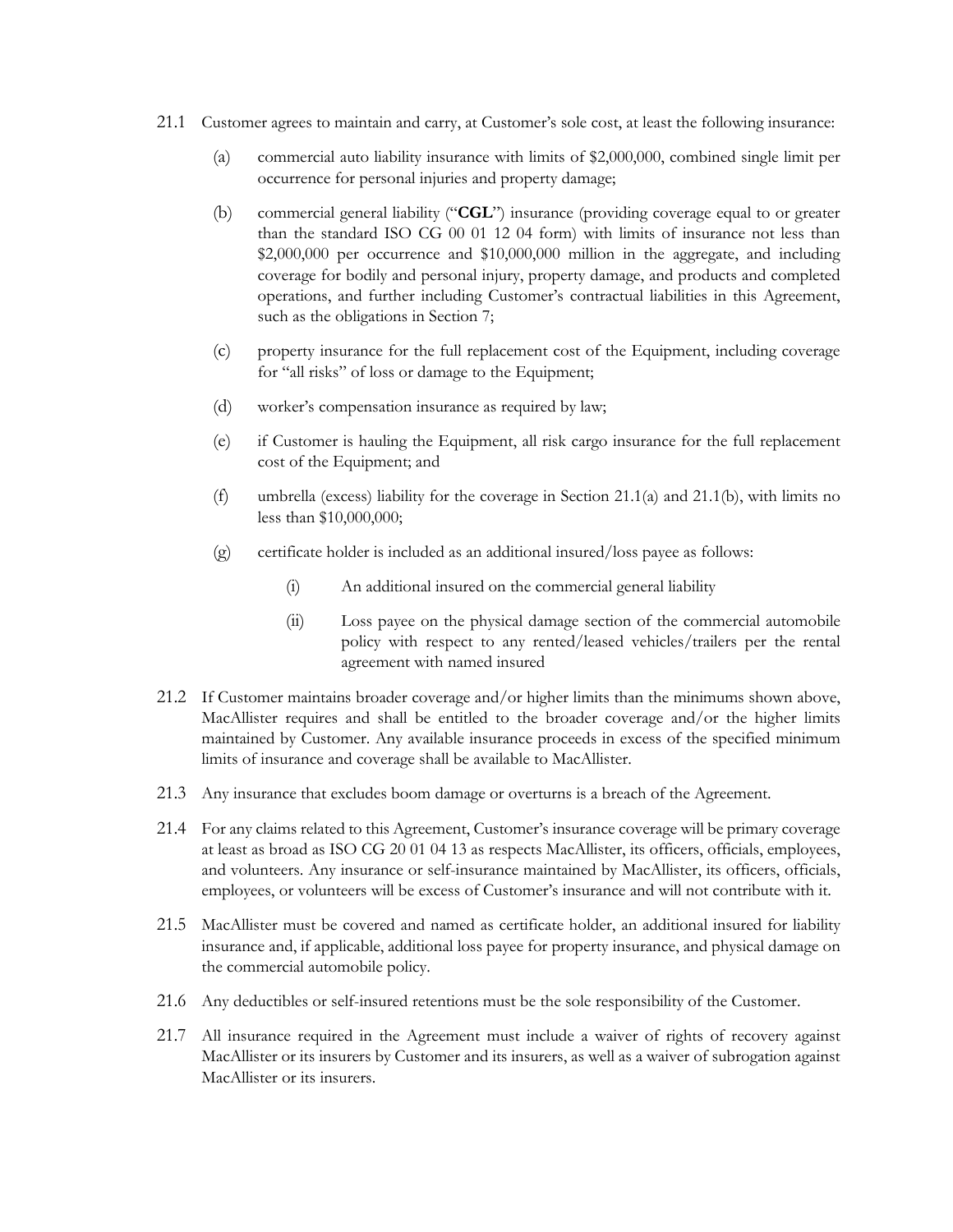- 21.8 The policies required under this Agreement must provide that MacAllister must receive not less than 90 days' notice prior to any cancellation.
- 21.9 Customer must furnish MacAllister with original Certificates of Insurance including all required amendatory endorsements (or copies of the applicable policy language effecting coverage required hereunder) and a copy of the Declarations and Endorsement Page of the CGL policy listing all policy endorsements to MacAllister before the Rental Period. However, failure to obtain the required documents prior to the Rental Period will not waive Customer's obligation to provide them. MacAllister reserves the right to require complete, certified copies of all required insurance policies, including endorsements required by these specifications, at any time.

### <span id="page-11-0"></span>22. **Rental Protection Plan**

- 22.1 The Rental Protection Plan ("**RPP**") is an optional product that modifies certain terms of the Agreement as provided in this Section [22.](#page-11-0)
- 22.2 RPP is NOT INSURANCE and does NOT protect Customer from liability to MacAllister or others arising out of possession, transportation, control, or use of the Equipment, including injury or damage to persons or property. RPP IS A CONTRACTUAL MODIFICATION OF CUSTOMER'S LIABILITY FOR DAMAGE TO EQUIPMENT ONLY.
- 22.3 In return for payment of the applicable RPP Fee (defined below) set forth in the Rental and Service Agreement and described herein, and provided that all Conditions are satisfied and no Exclusion applies, MacAllister agrees to limit its rights under Sections [14](#page-6-1) and [21,](#page-9-1) such that it waives the right to collect amounts from Customer exceeding \$5,000 up to a maximum claim limit of \$50,000 per incident ("**Claim Limit**").
- 22.4 Customer agrees to purchase RPP if Customer (i) requests RPP in advance of the Rental Period and MacAllister accepts the request, or (ii) fails to obtain insurance coverage and/or provide MacAllister with proof of such coverage, or if such insurance contains coverage amounts that are inadequate, to cover the Equipment at any time as provided herein.
	- (a) Customer must prove its insurance coverage on the Equipment by sending MacAllister the information required under Section [21](#page-9-1) before the Rental Period begins.
	- (b) Proof of insurance coverage sent or received after the Rental Period begins will not be applied retroactively, regardless of the effective date of the coverage; rather, RPP and charges will cease upon receipt of such proof.
- 22.5 For RPP to apply, including the limitations of liability and claims above, all the following must be satisfied ("**Conditions**"):
	- (a) Customer agrees to purchase the RPP;
	- (b) Customer pays MacAllister the fee for RPP of 14% of the gross rental charges due and owing for the Equipment (inclusive of taxes and fees) ("**RPP Fee**") and any amount in excess of the Claim Limit;
	- (c) Customer is not in breach of, and fully complies with, any and all the terms and conditions of this Agreement;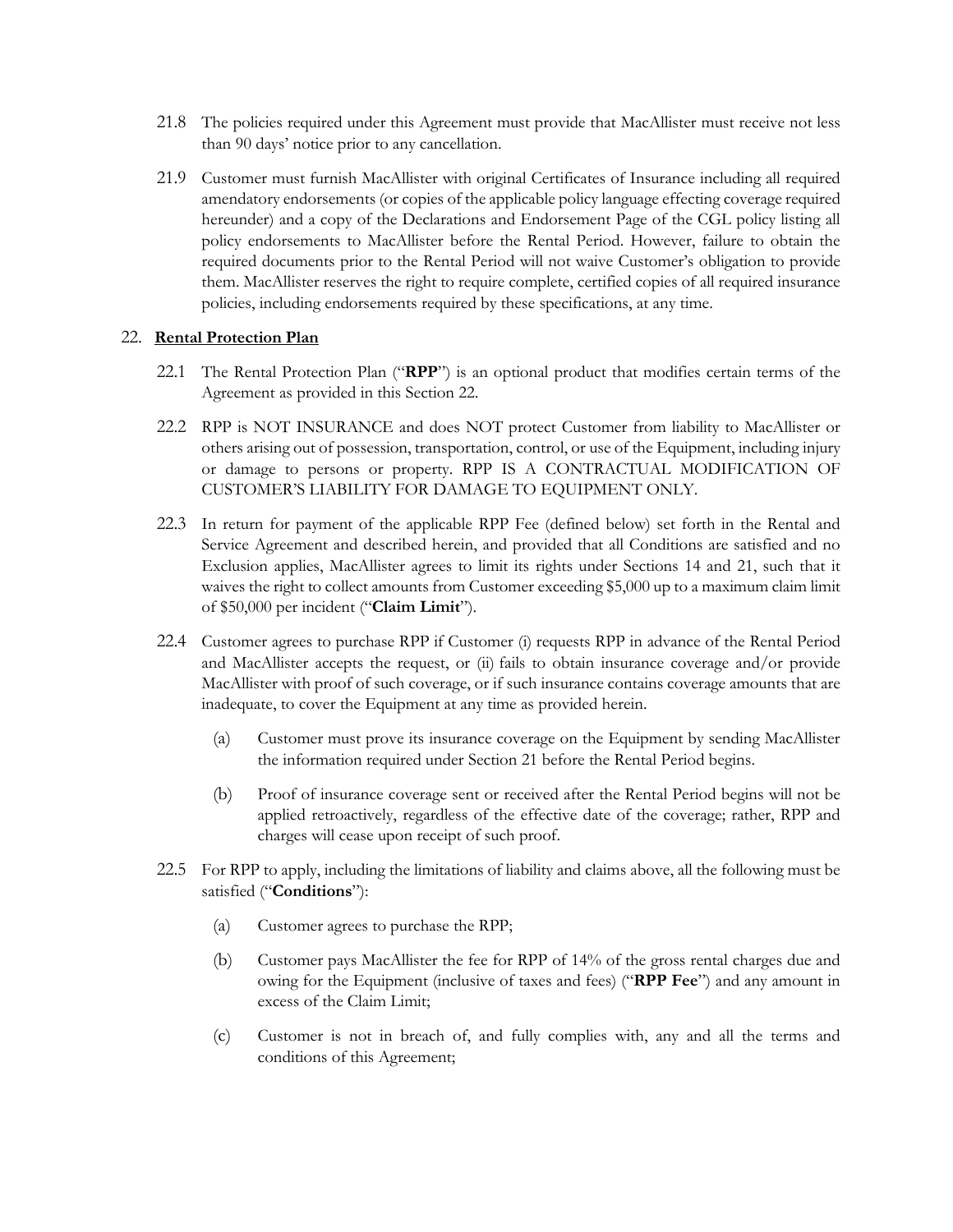- (d) Customer is current on its account with MacAllister at the time of loss, theft, damage, or destruction to the Equipment;
- (e) Customer notifies MacAllister in writing of any lost, stolen, damaged, or destroyed Equipment within 24 hours of discovery or when reasonable discovery should have occurred; and
- (f) None of the Exclusions below apply.
- 22.6 Customer assumes the Exclusion risks, meaning that if an Exclusion occurs, RPP does not reduce or modify the liability of Customer to MacAllister for the loss, theft, damage, or destruction. "**Exclusion**" means any loss, theft, damage, or destruction of or to the Equipment caused by, resulting from, or relating to, directly or indirectly, any of the following as determined by MacAllister in its sole and absolute discretion:
	- (a) Neglect, willful misconduct, abuse, gross negligence, misuse, negligence, improper use, or wrongful application of the Equipment;
	- (b) Acts of God, such as floods, tornadoes, wind, storms, or earthquakes;
	- (c) Use or operation outside of the manufacturer's specifications, including overloading, exceeding rated capacity or speed limit, or improper or lack of routine maintenance or inspection;
	- (d) Transit of Equipment;
	- (e) Failure to properly secure the Equipment when unattended or not in use;
	- (f) Mechanical breakdown, wear and tear, or any quality, fault, or weakness in the Equipment that causes it to damage itself;
	- (g) Unexplained or mysterious disappearance, theft, loss, vandalism, or wrongful conversion by or from any person, where there is no physical evidence to show what happened to the Equipment;
	- (h) Exposure or contamination with or from radioactive, contaminated, hazardous, toxic, explosive, or corrosive materials or substances, including fungus, rust, or mold;
	- (i) Criminal, fraudulent, dishonest, illegal, or terrorist acts;
	- (j) Order of any civil authority, including seizure or quarantine of property;
	- (k) Dryness, dampness, humidity, or changes in or extremes of temperature;
	- (l) Failure to cooperate with MacAllister or its agents in investigating a loss; or
	- (m) Release, discharge, seepage, migration, dispersal, or escape of pollutants, such as acids, alkalis, chemicals, fumes, smoke, soot, vapor, and waste.
- 22.7 Notwithstanding anything herein to the contrary, if lost or stolen Equipment is later recovered, MacAllister retains ownership of the Equipment regardless of any payments made by Customer, its insurer, or any other party with respect to such Equipment, all of which payments are nonrefundable. Customer further agrees to promptly return to MacAllister any lost or stolen Equipment that is recovered.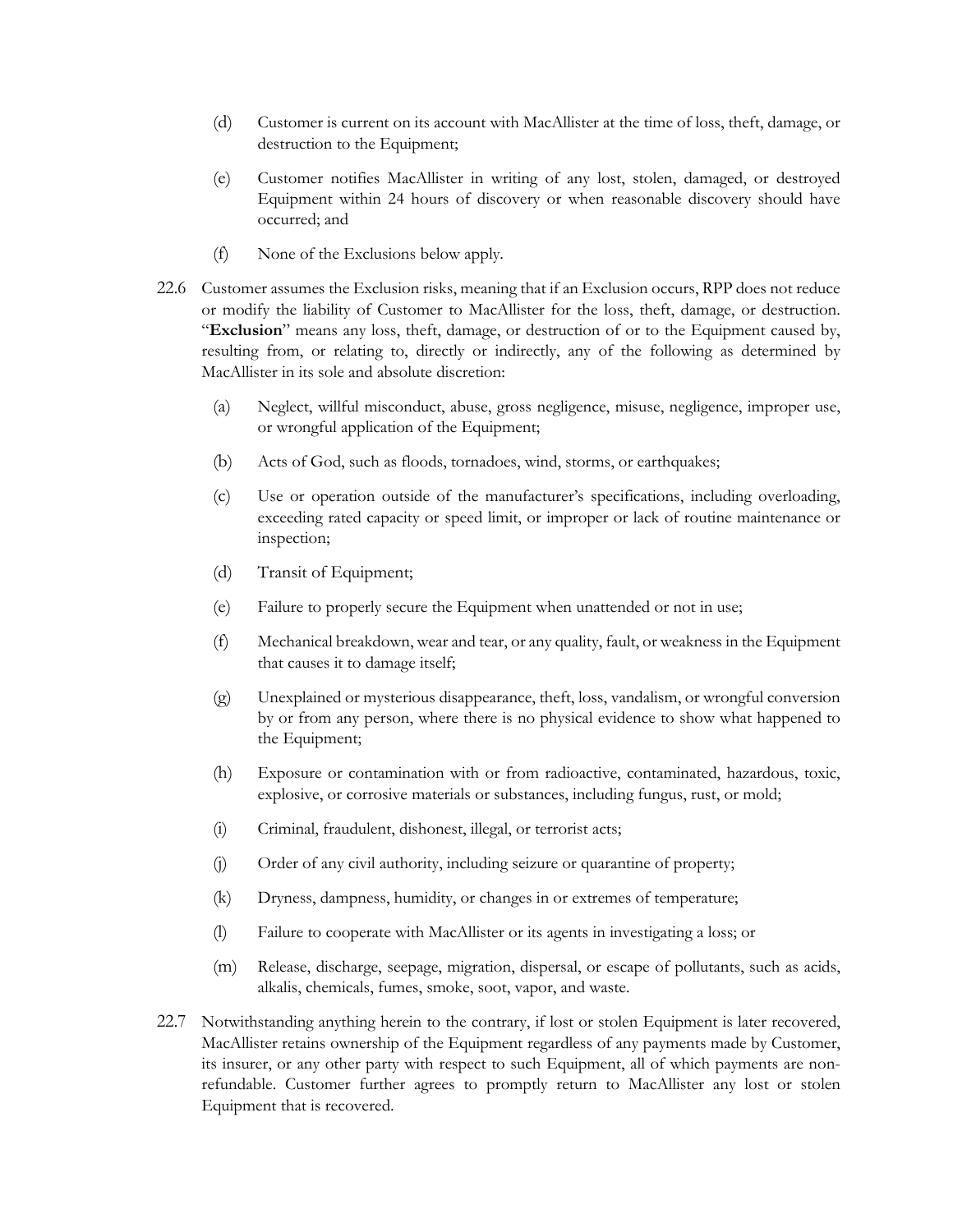#### 23. **Assignment; Subletting; Jobsite**

- 23.1 Customer must not sublease, sub-rent, re-rent, assign, or loan the Equipment or Agreement to any other person or entity without first obtaining the written consent of MacAllister. If Customer takes any such action without MacAllister's written consent, it is void.
- 23.2 If Customer obtains consent from MacAllister to sublease or re-rent the Equipment, Customer will remain fully obligated to MacAllister for the Equipment under this Agreement.
- 23.3 Customer agrees to use and keep the Equipment exclusively at the Jobsite. Customer must not move or re-locate the Equipment from the Jobsite without the prior written consent of MacAllister.
- 23.4 MacAllister may at any time, without notice to Customer, transfer or assign the Agreement or any Equipment or any moneys or other benefits due or to become due hereunder.

### <span id="page-13-0"></span>24. **Services**

- 24.1 "**Hydro Excavation and Sewer Jetting services**" means and may include hydro excavation and sewer jetting system start-up support, on-site training for Customer's employees related to Hydro Excavation and Sewer Jetting systems, 24/7 technical assistance and on-site support.
- 24.2 Unless otherwise agreed to in writing by the parties, Customer must:
	- (a) perform daily inspection and maintenance of all Equipment during the Rental Period;
	- (b) decontaminate Equipment of any chemical or hazardous fluids;
	- (c) obtain all necessary permits and regulatory inspections;
	- (d) comply with and conform to all municipal, state, and federal laws relating to the operation of Equipment, including all emissions regulations, rules, and laws, such as 40 CFR Part 63 – National Emission Standards for Hazardous Air Pollutants and all its subparts;
	- (e) replace or clean dirty air filters on equipment with permanently mounted vacuum systems;
	- (f) fuel and/or refuel of fuel tanks with  $#2$  fuel oil or as recommended by the manufacturer's owner and maintenance manual, no off-road or dyed fuel may be used in on highway vehicles;
	- (g) check and record oil levels in chassis engine, transmission, transfer case, blower, water pump and hydraulic system daily;
	- (h) allow MacAllister to perform service at regular intervals on all such Equipment; and
	- (i) furnish a qualified operator who is fully responsible for jobsite equipment operations, and safety of all persons in direct working area of equipment being operated.
- 24.3 Customer may request that Equipment be delivered at certain water pressure levels or other settings ("**Equipment Settings**"), which request may be reflected on the Customer Contract for convenience. MacAllister will endeavor to see that such requests are met. Notwithstanding, the Equipment Settings are not part of, and are specifically excluded from, the Reservation Details and are not a term or condition of the Agreement. Customer agrees and acknowledges that it is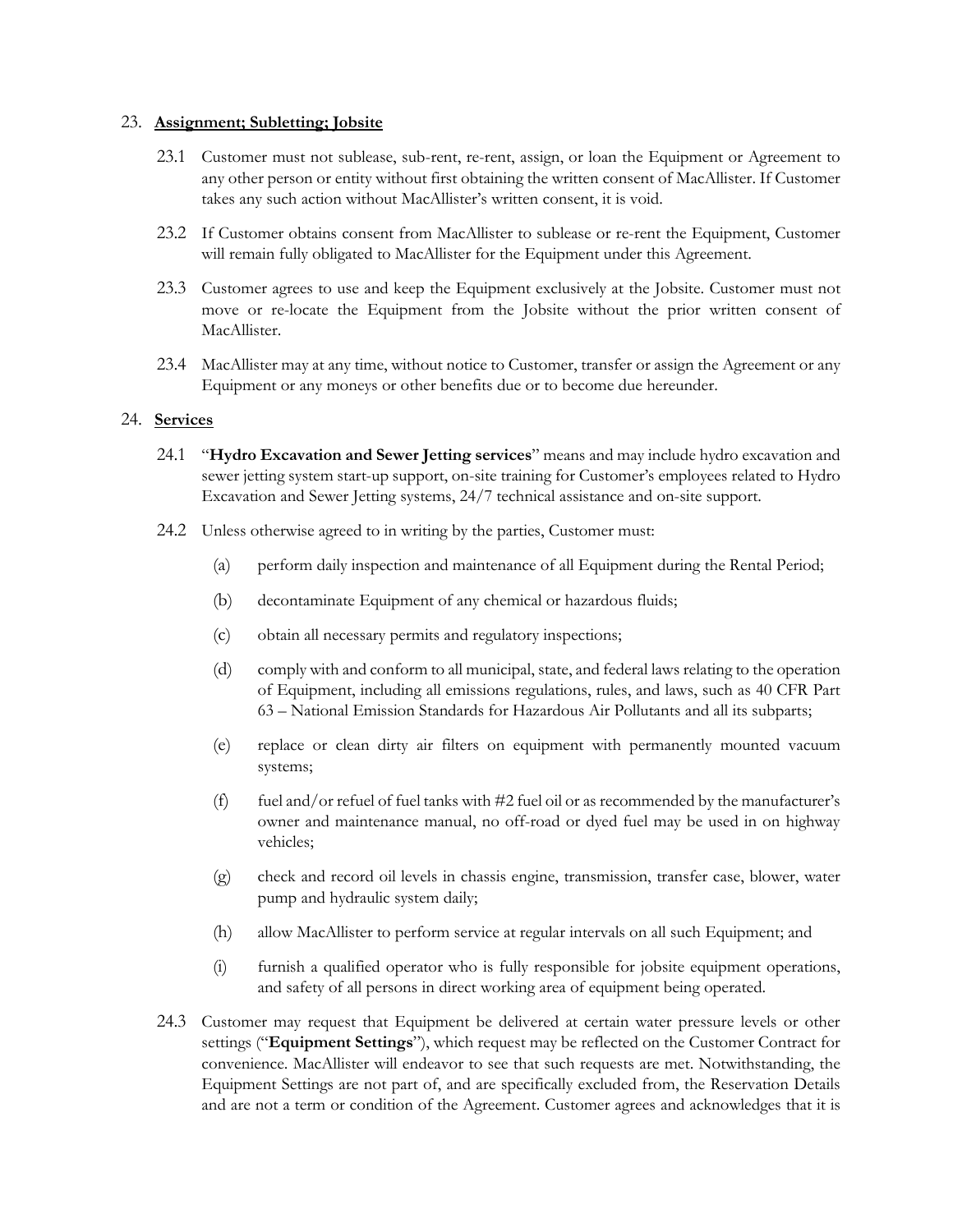solely responsible to ensure that Equipment is suitable, installed, and used for its needs and intended purpose, including that Equipment Settings are correct and proper for its intended use.

### 25. **Parking, Tolls, and Violation Fees.**

- 25.1 Customer will be responsible for, and pay without delay, all parking and traffic violations, tolls and toll violations, as well as other expenses and penalties, all towing, storage, and impound fees, and all tickets incurred related to the Equipment from the time of Delivery through Return.
- 25.2 Such charges will be billed to Customer when information is received by MacAllister, and they may be charged to Customer at a date later than any final invoice.

## 26. **Telematics and GPS Tracking**

26.1 Customer consents to the collection and monitoring of electronic information, including Global Positioning System ("**GPS**") data, generated by or in connection with Customer's use or the location of Equipment. Customer agrees that MacAllister owns the data described in this paragraph and may use such data, including GPS and/or telematics data, for any purpose.

## 27. **Order of Precedence**

27.1 These terms and conditions and the Agreement control over any other terms and conditions contained in Customer's purchase order or similar documents, and MacAllister hereby rejects such other terms and conditions. If MacAllister signs Customer's purchase order or similar document, such signature is solely for the purpose of acknowledging the order; it being the express intent of the parties that this Agreement and these terms and conditions govern all rental and service transactions between the parties.

### 28. **Forum; Jury Waiver**

28.1 The federal and state courts in Marion County, Indiana (for Equipment rented or Service performed from a Store Location in Indiana), and Oakland County, Michigan (for Equipment rented or Service performed from a Store Location in Michigan), will have exclusive jurisdiction over all matters relating to this Agreement. TRIAL BY JURY IS WAIVED.

# 29. **Limitation of Liability**

- 29.1 CUSTOMER AGREES THAT MACALLISTER'S LIABILITY UNDER THIS AGREEMENT, INCLUDING ANY LIABILITY ARISING FROM MACALLISTER'S COMPARATIVE, CONCURRENT, CONTRIBUTORY, PASSIVE, OR ACTIVE NEGLIGENCE, OR THAT ARISES AS A RESULT OF ANY STRICT OR ABSOLUTE LIABILITY, MUST NOT EXCEED THE TOTAL RENTAL CHARGES PAID BY CUSTOMER UNDER THIS AGREEEMENT.
- 29.2 IN NO EVENT WILL MACALLISTER BE LIABLE OR RESPONSIBLE TO CUSTOMER OR ANY OTHER PARTY FOR: (I) ANY LOSS, DAMAGE, OR INJURY CAUSED BY, RESULTING FROM, OR IN ANY WAY CONNECTED WITH THE EQUIPMENT, ITS OPERATION, OR ITS USE; (II) MACALLISTER'S FAILURE TO DELIVER THE EQUIPMENT AS REQUIRED HEREUNDER, OR ITS FAILURE TO REPAIR OR REPLACE NON-WORKING EQUIPMENT; OR (III) ANY INCIDENTAL, CONSEQUENTIAL, PUNITIVE OR SPECIAL DAMAGES, EVEN IF SO ADVISED OF THE POSSIBILITY OF SUCH DAMAGES.